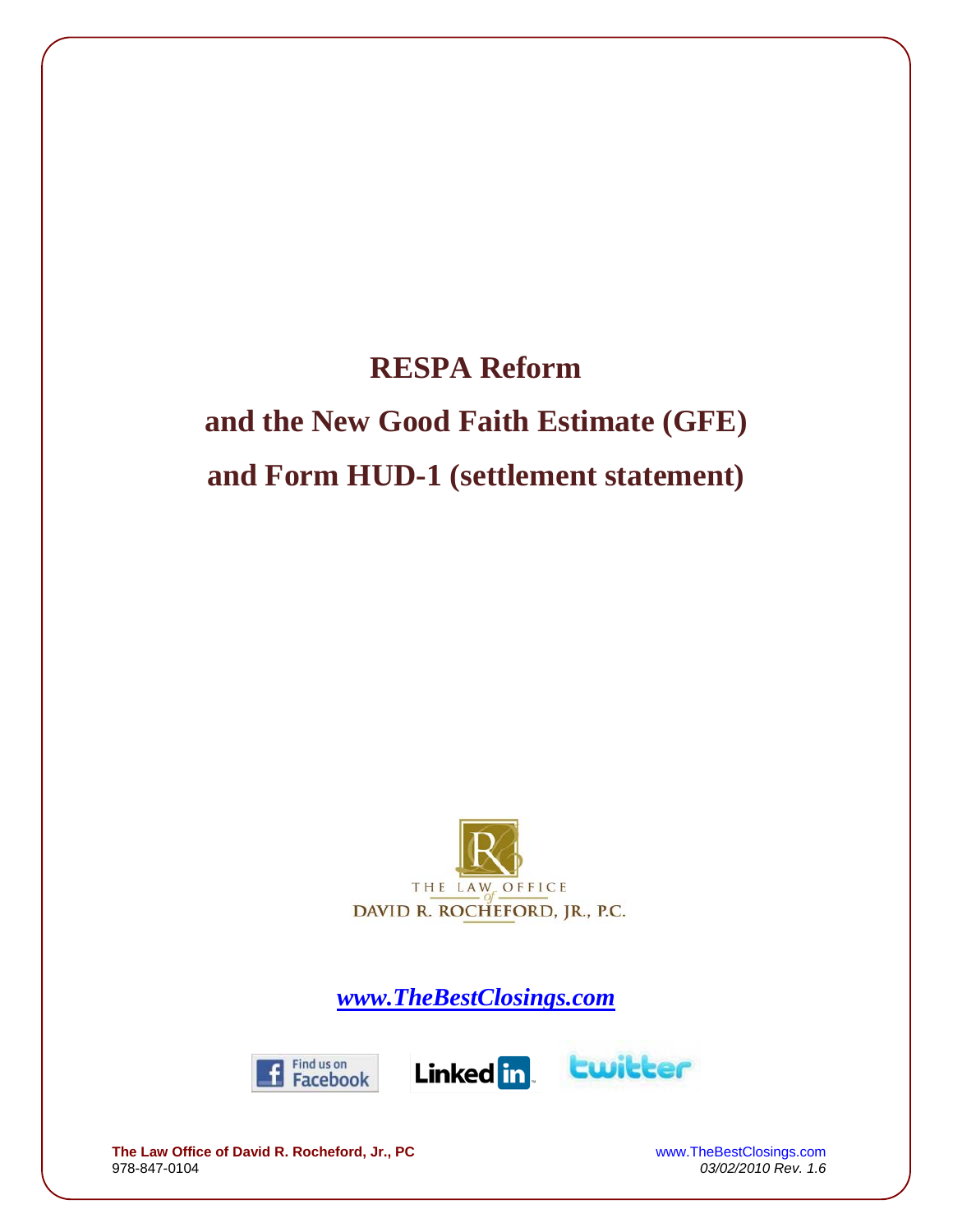

## **Intentions of RESPA Reform**

- Intended as a Consumer Protection act (RESPA first passed in 1974)
- Requires Greater Disclosure of Loan Terms and Settlement Fees
- Encourages consumers to shop for loan and settlement providers
- Establishes fee variance tolerances between fees quoted on GFE and Hud-1 forms (loan application and closing)

#### **Key Features of RESPA Reform**

#### **Main components of final RESPA rule**

- 3-page Good Faith Estimate (GFE)
- Disclosure of broker fees as a credit to consumer
- Tolerance limitations on settlement charges
- 3-page HUD-1 Settlement Statement
- Average charges

#### **Other Important Features**

- Title Insurance Agent and Underwriter Premium Split disclosed on Hud-1
- Lender is responsible for transmitting GFE data to settlement agent
- Lender has 30 days to cure intolerances
- New definition of Title Services

#### **New Definition of Title Services**

RESPA now defines Title Services as Any Service involved in the provision of title insurance including but not limited to:

- Title Exam and Evaluation
- Prep & Issuance of Commitment
- Prep & Issuance of Policies …AND
- All Administrative & Processing Services required to perform these functions (e.g. document delivery, preparation & copying, wiring fees, notary fees, etc)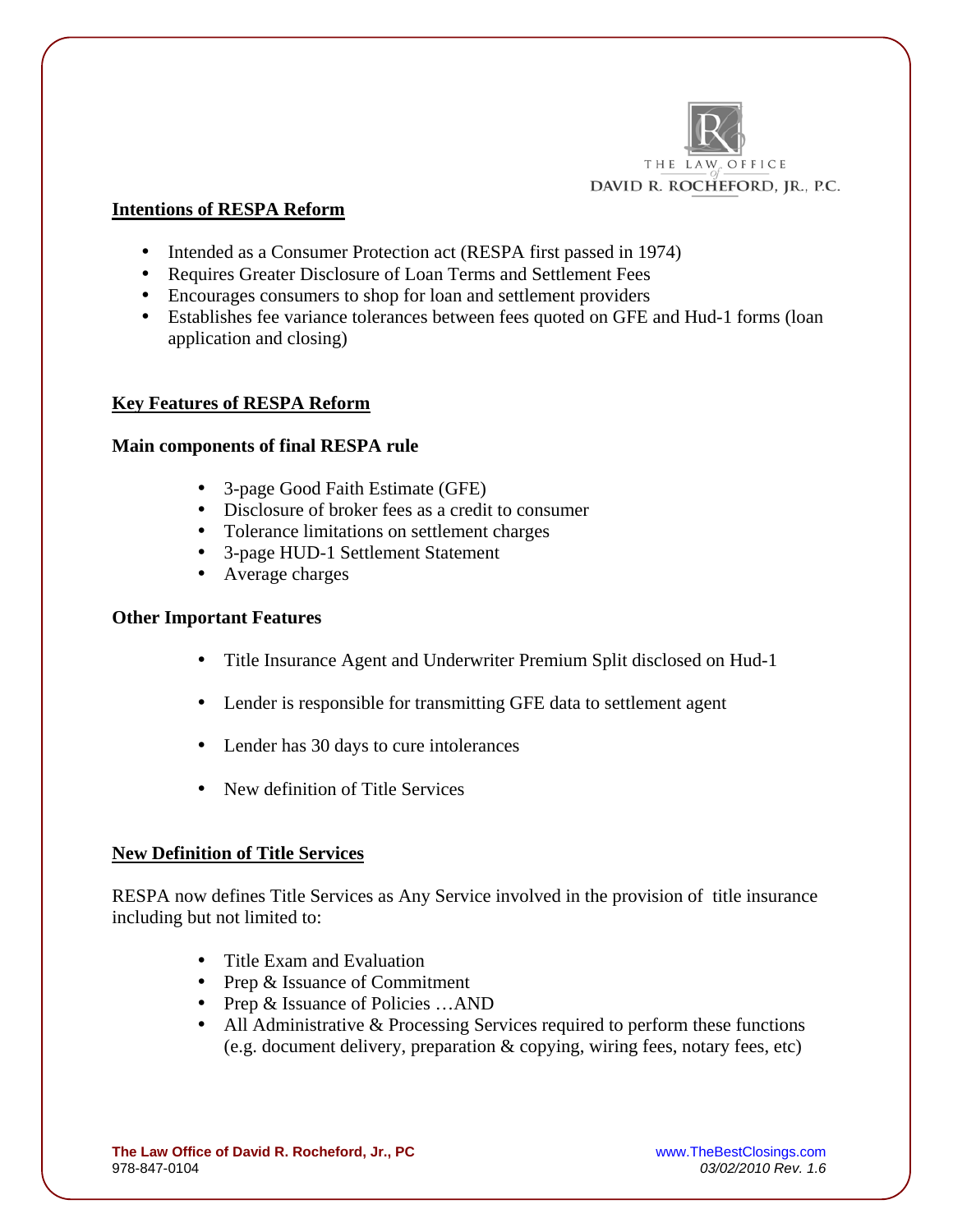# **Key Changes to HUD-1**



- Roll Up Lines
- Outside the Column Charges
- Grouping of Fees
- Page 3 HUD-1 to GFE Comparison
- Key Loan Terms

## **Tolerances**

3 Categories of Tolerances from GFE to Hud-1

- Fees that cannot change
- Fees that cannot increase more than 10% (aggregate)
- Fees that can increase

# **Zero Tolerance GFE to Hud-1**

- Origination Fee
- Points (or credited YSP to offset Orig Fee)
- Adjusted Origination Charges
- Transfer Taxes

#### **Total of charges can increase up to 10% at settlement**

- Required services lender select
- Title services and lender's title insurance *(if lender selects them or borrower uses companies lender identifies)*
- Owner's title insurance *(if borrower uses company lender identifies)*
- Government recording charges

#### **Charges can change at settlement**

- Required services that you can shop for *(if borrower does not use companies lender identifies)*
- Title services and lender's title insurance *(if borrower does not use companies lender identifies)*
- Owner's title insurance *(if borrower does not use companies lender identifies)*
- Initial deposit for escrow account
- Daily interest charges
- Homeowner's insurance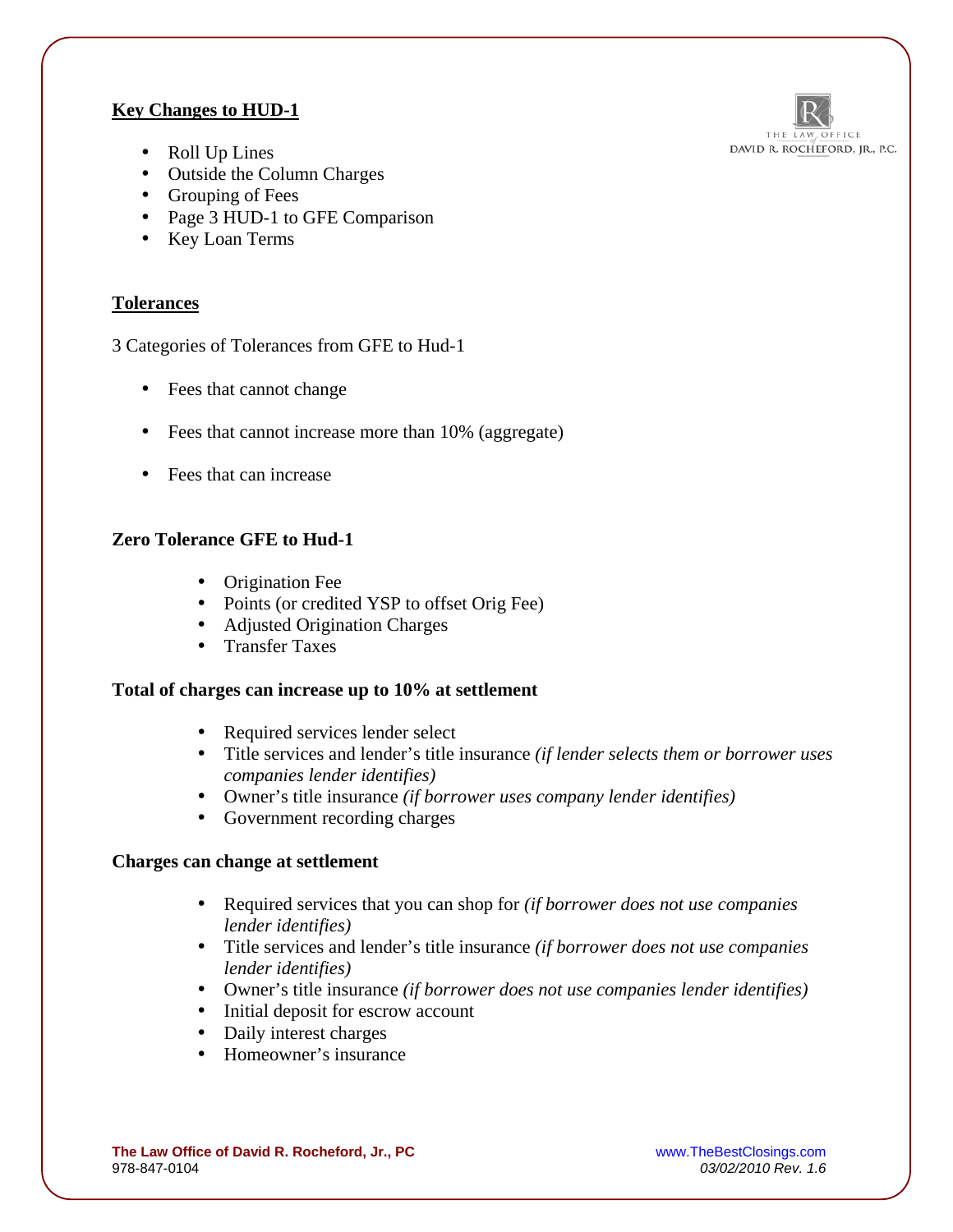#### **Document Changes**



- Everyone must be compliant by Jan 1, 2010
- Some lenders may be early adopters
	- Forms will be phased in by Jan 1, 2010
	- If new GFE is used then new HUD-1 must be used

## **Average Pricing**

## **Ineligible Fees**

- Fees based on loan amount or property values
	- Transfer Tax
	- Interest
	- Escrow Reserves
	- Insurance Premiums (including title)
	- Provider's Own Internal Charges

## **Eligible Fees**

• **All** other fees including 3rd party fees

#### **Calculations based on specific class of transactions**

- During a specific time period
	- not less than 30 days
	- not more than 6 months
- For a specific geographical area
- Charge may not exceed average calculation
- Charge may not exceed TOTAL price paid to 3rd party provider
- Originator must retain all documentation determining accuracy of pricing method for at least 3 years.

**Presentation Material and Reference:** www.thebestclosings.com/2010HUD







978-847-0104 *03/02/2010 Rev. 1.6*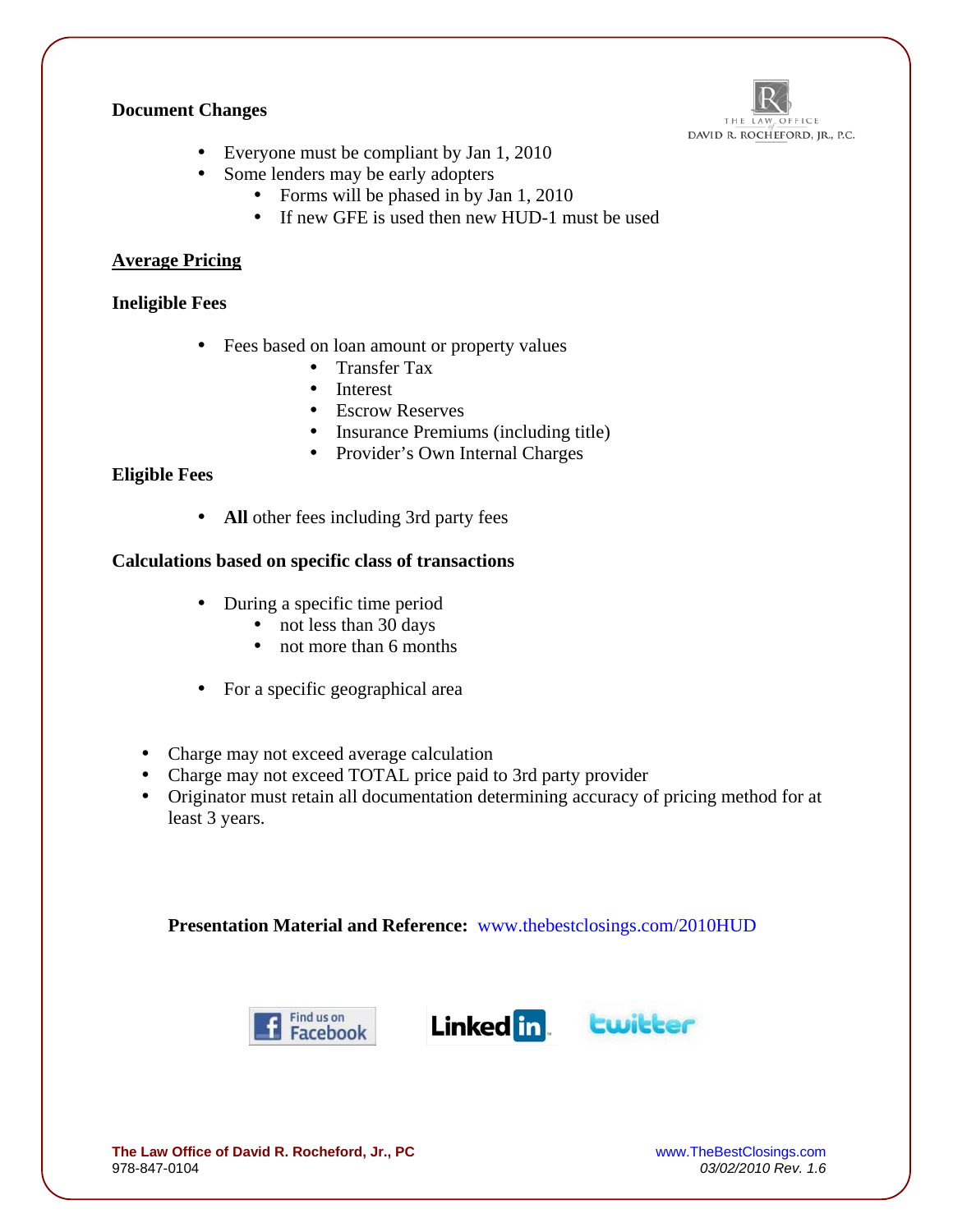

# **New Truth In Lending (TIL) Form**

The revisions to the Truth in Lending Act (TILA) require early disclosure to the consumer and are part of the Mortgage Disclosure Improvement Act (MDIA) of 2008. The Truth In Lending Act referred to as "Regulation Z" is governed by the *U.S. Federal Reserve Board and NOT by the U.S. Department of Urban Development (HUD).*

- The new requirements apply to all mortgages secured by a borrower's home, including primary and second homes and refinancing. Investor loans continue to be exempt.
- Lenders must give good faith estimates of mortgage loan costs within 3 business days after the consumer applies for a loan (early disclosure).
- The lender may not collect any fees before the disclosure is provided, except for a reasonable fee for obtaining a credit report.
- The closing may not take place until expiration of a 7 day waiting period after the consumer receives the early disclosure.
- Consumers may shorten or waive the 3 day and/or 7 day waiting periods for a "bona fide" personal financial emergency," but only after receiving an accurate TILA disclosure. In the final rule's preamble, the Fed stated that it "believes waivers should not be used routinely to expedite consummation for reasons of convenience." The Fed decided not to insulate lenders from liability even where a consumer modifies or waives the waiting periods.
- If the annual percentage rate (APR) changes by more than  $0.125$  (1/8th) of a percent, the lender must provide a corrected disclosure to the borrower and wait an additional 3 business days before closing the loan. The APR includes not only the interest rate on the loan but certain other costs related to settlement, so it will be important for any fees that affect the APR to be as accurate as possible, as early as possible, to minimize the need for a corrected TILA disclosure.
- A copy of the property appraisal must be delivered to the mortgage applicant at least three days prior to closing, although borrowers may choose to waive this right. Previously, mortgage applicants had to specifically request a copy of the appraisal, and some may not have been aware of their right to do so.

**Presentation Material and Reference available at:** www.thebestclosings.com/2010HUD

\_\_\_\_\_\_\_\_\_\_\_\_\_\_\_\_\_\_\_\_\_\_\_\_\_\_\_\_\_\_\_\_\_\_\_\_\_\_\_\_\_\_\_\_\_\_\_\_\_\_\_\_\_\_\_\_





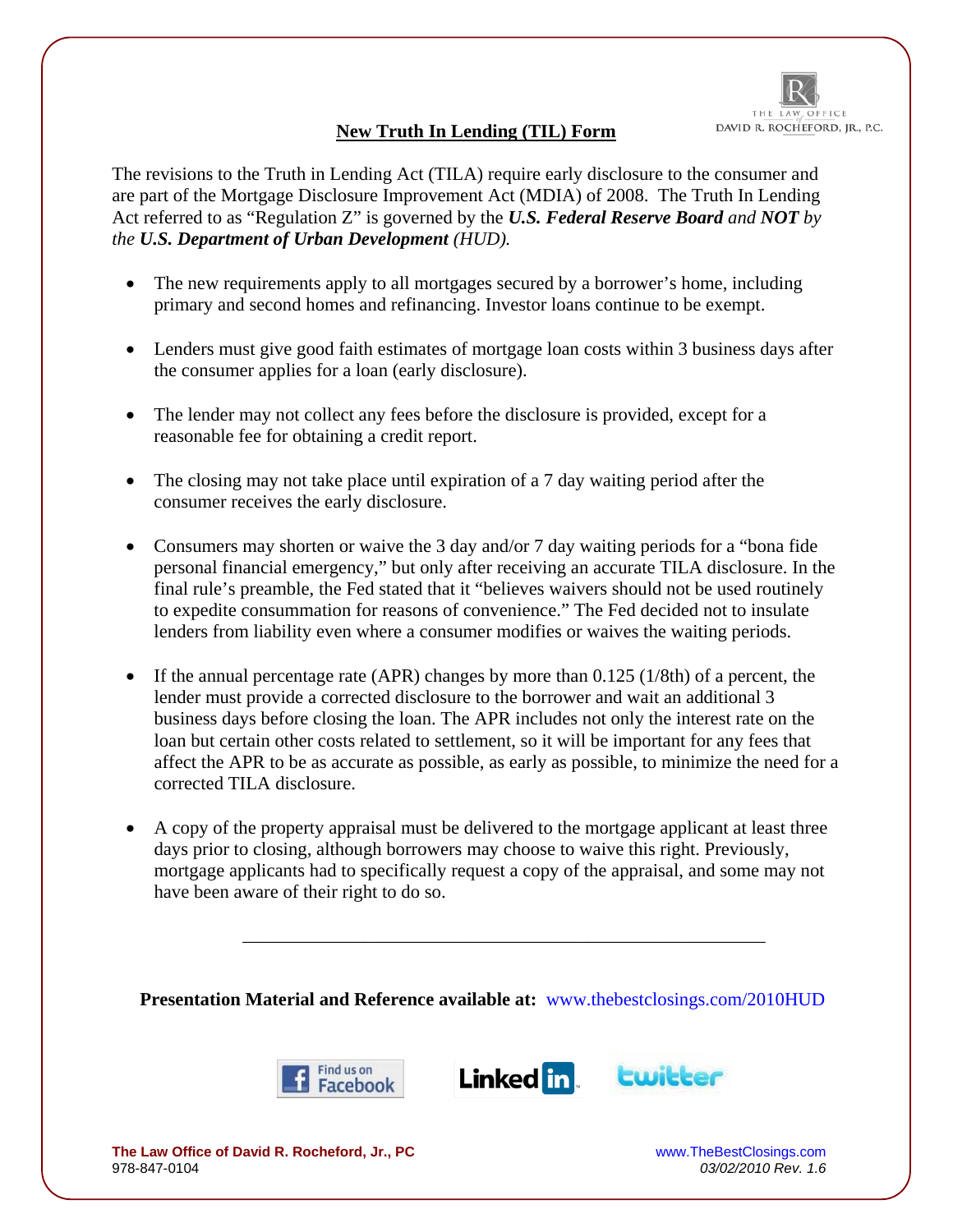# **Three Early Disclosure Examples Under the Act**

Borrowers should be certain to check the initial Good Faith Estimate and Truth In Lending form and for discrepancies in charges. The new Mortgage Disclosure Information Act rules will certainly delay closings if the steps are not followed carefully.

Closings should not be scheduled until the borrower has completed the 7 day waiting period as required in the initial Truth In Lending disclosure.

## **Example A**

- June 1st the loan application is taken;
- June 2nd the initial TIL is sent in the mail;
- June 10th the closing can occur on this day or after this day if the initial TIL was received and the APR was within the .125 of the final TIL.

#### **Example B**

- June 1st the loan application is taken;
- June 2nd the initial TIL is sent in the mail;
- June 4th the borrower's interest rate increases causing the APR to increase by more than .125 which triggers a re-disclosure of another TIL;
- June 5th the revised initial TIL is mailed to the borrower;
- June 13th is the earliest the borrower can close on the transaction (unless it falls on a Sunday then the 14th).

#### **Example C**

- June 1st the loan application is taken;
- June 2nd the initial TIL is sent in the mail:
- June 20th the borrower's interest rate increases causing the APR to increase by more than .125 which triggers a re-disclosure of another TIL;
- June 20th a revised initial TIL is mailed to the borrower;
- June 23rd the borrower receives the revised initial TIL in the mail;
- June 26th is the earliest that the borrower can close on the transaction (unless it falls on a Sunday then the 27th).